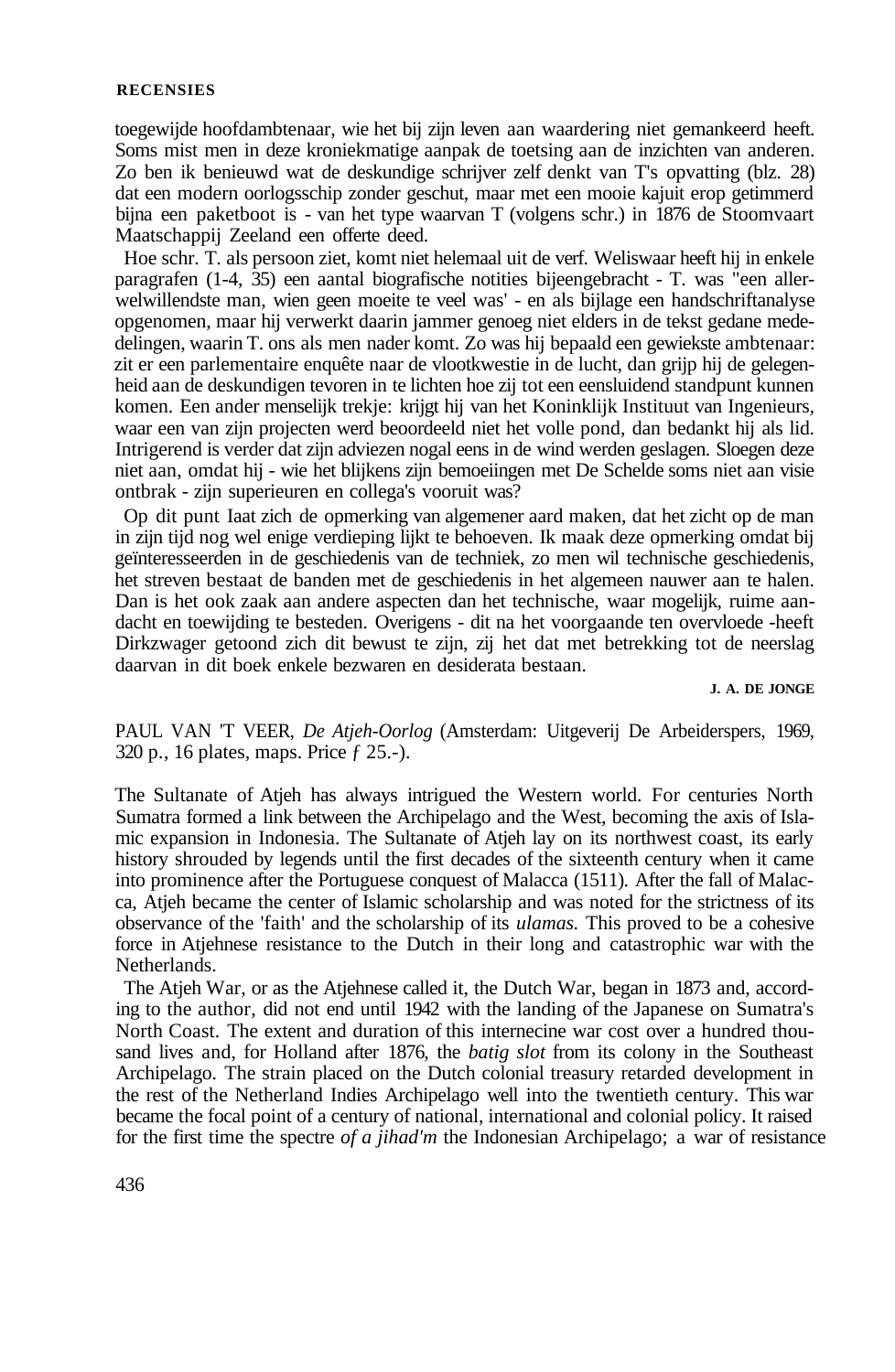to Dutch rule by a politically disunited people bound together through a common religion, Islam. This was a disastrously bitter contest for Holland, both militarily and politically. It drew many of its famous military leaders such as Generals Jan van Swieten, Karl van der Heijden and J. B. van Heutsz into acrimonious controversies over their conduct of the war. Politically it resulted in the fall of the Liberal government in 1874 and caused innumerable cabinet crises in Holland as well as providing a debating forum for over three quarters of a century on the moral issues of the Atjeh War for such figures as Multatuli, Busken Huet, L. W. G. Keuchenius, J. Fabius, Abraham Kuyper, C. Snouck Hurgronje, P. J. Troelstra, H. Colijn and many others.

Two basic themes are the subject of *De Atjeh-Oorlog* by Paul Van 't Veer of Amsterdam. The issues in Van 't Veer's work are: First, the military side of the war: not only its strategy, tactics and heroics but also the provocations, terror and cruelty in a war of colonial imperialism. In particular he decries the destruction and burning of *kampongs* during Van der Heijden's drive down the Atjeh Valley in 1878-79; Lieutenant Colonel (later General) G. C. E. van Daalen's slaughter of men, women and children in the Alas-land campaign in 1904, as well as the military's inhuman treatment of convict labor, used for transport in lieu of animals, which resulted in an estimated death toil of over twenty-f ive thousand convict laborers in Atjeh. Secondly, the moral and political aspect of the war: on one hand, it was a question of the moral right of Holland to declare war on a sovereign nation based on dubious reports from the Dutch Consul-General at Singapore, W. H. Read, of so-called treachery on the part of Atjeh when theAtjehnese attempted to negotiate with other Powers to prevent Dutch encroachment and, on the other, the controversy over the political and economie consequences of Van Swieten's annexation of Atjeh to the Netherlands government in January 1874 when its announced aim was merely to conclude a treaty with the Sultan similar to the so-called Siak Treaty. This would have given the Dutch control over Atjeh's foreign affairs and the right to suppress piracy in Atjehnese waters while the Sultan would have retained administrative control over his Sultanate.

The narrative begins in 1870, with the revolutionary change in Netherland Indies' ties with Europe resulting from the opening of the Suez Canal which concided with faster and more frequent voyages between the Archipelago and the Motherland and ends with the capitulation of the Japanese in 1945 by which time political changes in Sumatra prevented the Dutch from returning to Atjeh.

Van 't Veer employs a newspaperman's approach to history in writing this narrative. As some of his sub-titles would suggest: The Treachery of Singapore and A Quarrel among Brothers, his style is slanted toward sensational journalism; frequently expressing the moral indignation of a crusading reporter who observes the destruction and moral degradation which inevitably results from internecine colonial wars. He divides the Atjeh war into four deflnite phases devoting a chapter to each phase: 'The First Atjeh War 1873' is concerned primarily with events leading up to the calamitous first expedition; 'The Second Atjeh War 1874-1880' includes the second expedition, Van Swieten's annexation of Atjeh and its military government until 1880, when civil administration was instituted, as well as the 'paper war' of the 1880's of polemical arguments on the causes and conduct of the war; 'The Third Atjeh War 1884-1896' during this period military government was reinstated and the *concentratie stelsel* (concentration system) established, called by the Dutch soldiers the 'Gates of Demmeni', and 'The Fourth Atjeh War 1896-1942' euphemistically called the 'pacification phase', begins with the so-called 'treachery of Teuku Uma' and ends with the Japanese landing on Sumatra.

Despite its popular format and occasional excursions into irrelevant topics such as